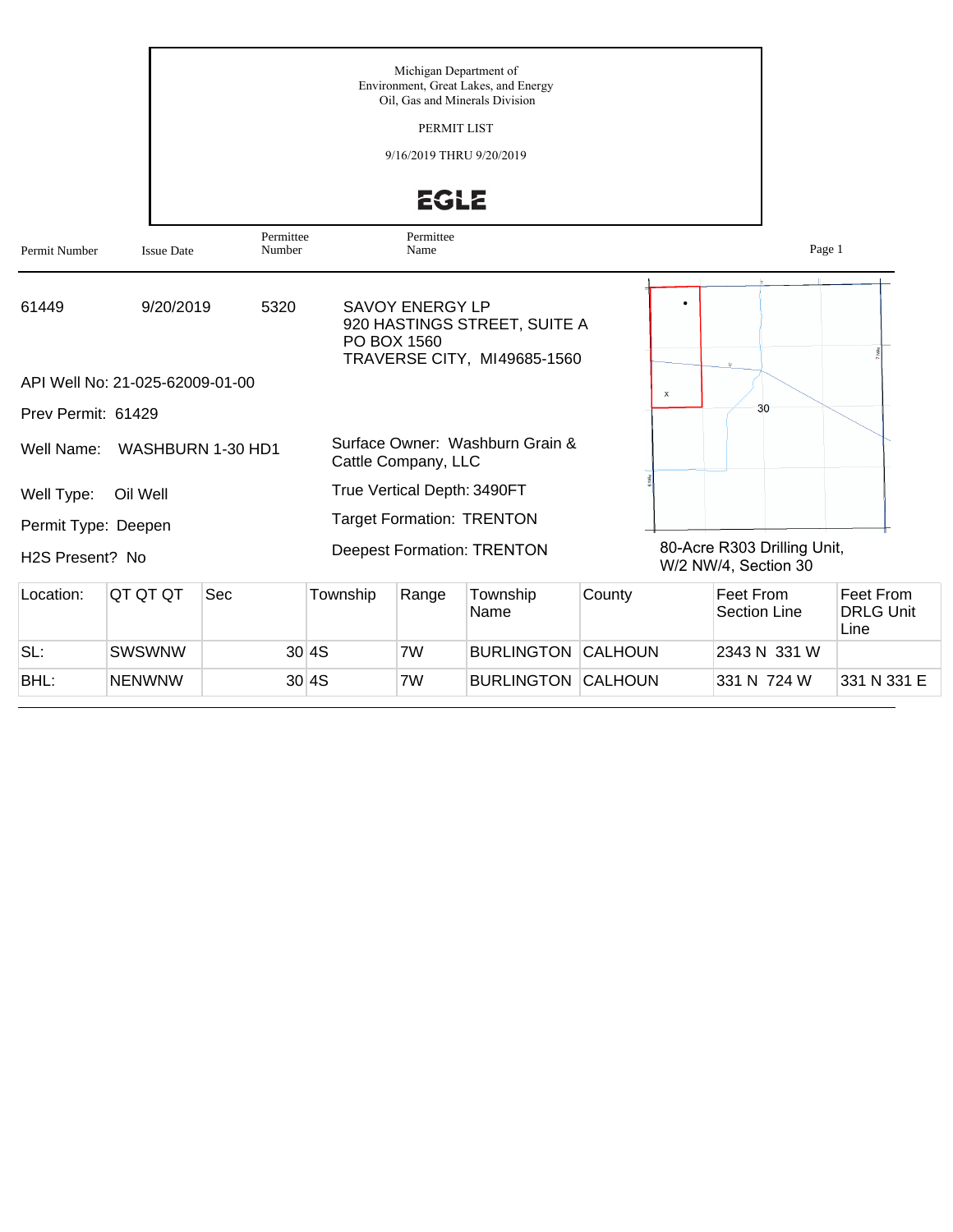Environment, Great Lakes, and Energy

#### Oil, Gas, and Minerals Division

Updated Permits

9/16/2019 THRU 9/20/2019

# **EGLE**

| Permit<br>Number | n.<br>Permittee<br>Number | Permittee<br>Name | $\overline{\phantom{a}}$<br>Раое |
|------------------|---------------------------|-------------------|----------------------------------|
|------------------|---------------------------|-------------------|----------------------------------|

#### **PLUGGING INSTRUCTIONS ISSUED:**

| 61410 | 6498 | WOLVERINE GAS AND OIL<br>COMPANY OF MICHIGAN LLC |
|-------|------|--------------------------------------------------|
|       |      | ONE RIVERFRONT PLAZA                             |
|       |      | 55 CAMPAU. NW                                    |
|       |      | <b>GRAND RAPIDS, MI 49503</b>                    |

API Well Number: 21-077-62017-01-00

Well Name: SCHAU 26-1A

Plug Inst. Issue Date: 5/13/2019

| Location | <b>IOT OT OT</b> | <b>Sec Township</b> | Range | Township Name   | County           | Feet From Section<br>Line | <b>IFeet From DRLG</b><br>Unit |
|----------|------------------|---------------------|-------|-----------------|------------------|---------------------------|--------------------------------|
| SL:      | <b>INESESE</b>   | $26$ 3S             | 10W   | <b>PAVILION</b> | IKALAMAZOO       | 1952 S 631 E              | 1952 S 631 E                   |
| BHL:     | <b>SESESE</b>    | $26$ 3S             | 10W   | <b>PAVILION</b> | <b>KALAMAZOO</b> | 404 S 496 E               | 1404 S 496 E                   |

Comment: App to P&A Expires on 5/31/20

 $- - - -$ . . . . . . . . . . . . . . .

37891 5986

TUSCOLA ENERGY INC 920 N WATER STREET, SUITE213

BAY CITY, MI48708

API Well Number: 21-157-37891-00-00

Well Name: MORGAN 1-23

Plug Inst. Issue Date: 9/16/2019

| Location | <b>OT OT OT</b> | <b>Sec</b> Township | Range | Township Name | County         | Feet From Section<br>Line | <b>Feet From DRLG</b><br>'Unit |
|----------|-----------------|---------------------|-------|---------------|----------------|---------------------------|--------------------------------|
| ISL:     | <b>INENWSE</b>  | $23$ 14N            | 7E    | <b>WISNER</b> | <b>TUSCOLA</b> | 330 N 990 W               | 1330 N 330 E                   |

Comment: App to P&A Expires on 9/16/2020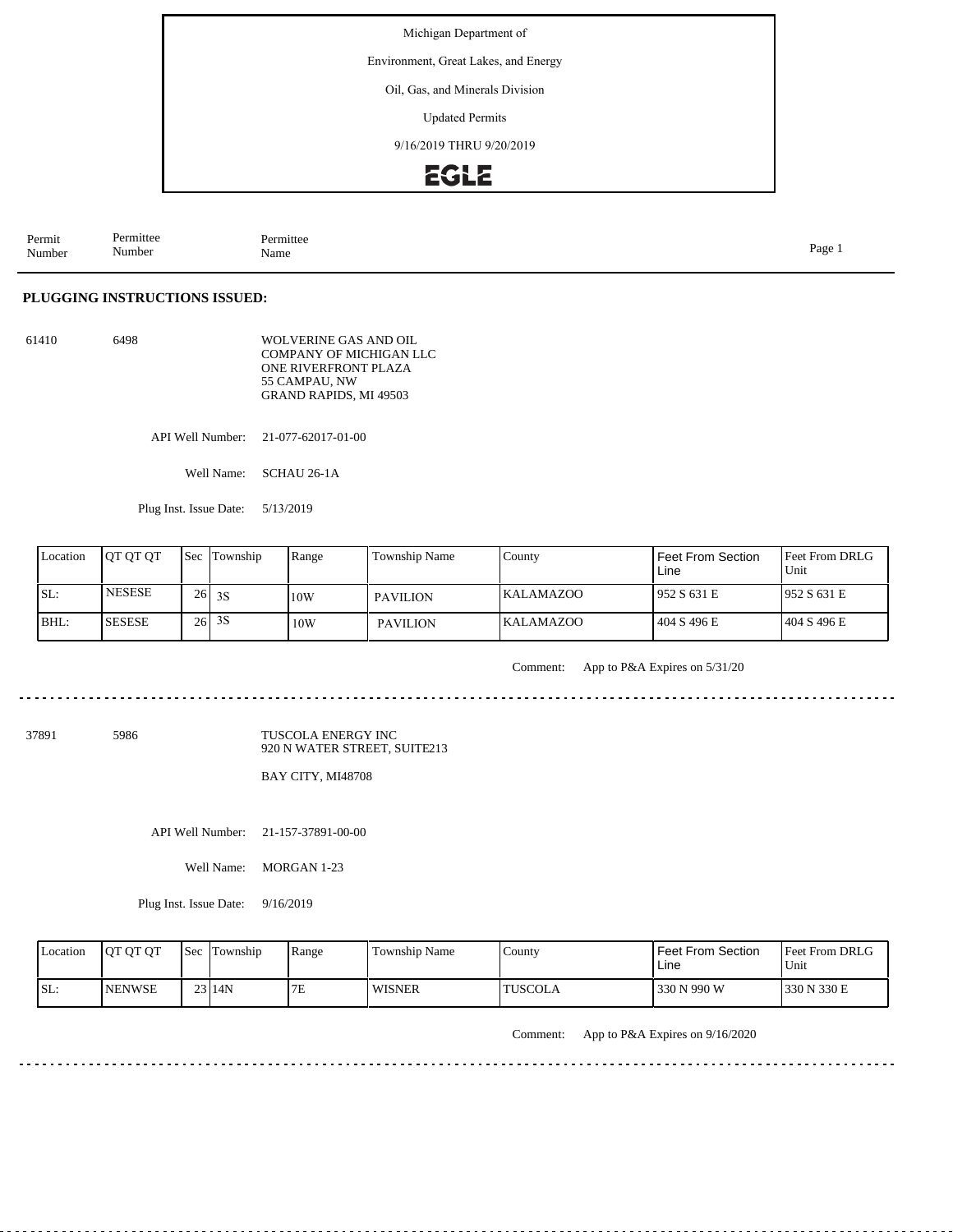Environment, Great Lakes, and Energy

Oil, Gas, and Minerals Division

Updated Permits

9/16/2019 THRU 9/20/2019

**EGLE** 

Permit Number Permittee Number Permittee<br>Name Page 2<br>Name

### **RECORD OF WELL PLUGGING:**

61412 6040 NU ENERGY OPERATING INC 145 WEST MAIN ST SUITE 301 GAYLORD, MI 49735

API Well Number: 21-025-62002-01-00

Well Name: ROOT D3-11A

Plugging Date: 7/22/2019

| Location | IOT OT OT      |         | <b>Sec</b> Township | Range | <b>Township Name</b> | County          | Feet From Section<br>Line | Feet From DRLG<br>Unit |
|----------|----------------|---------|---------------------|-------|----------------------|-----------------|---------------------------|------------------------|
| SL:      | <b>SWSWSE</b>  | $\pm 1$ | 3S                  | 4W    | <b>ALBION</b>        | <b>ICALHOUN</b> | 566 S 2035 E              |                        |
| BHL:     | <b>INWSWSE</b> | 11      | 3S                  | 4W    | <b>ALBION</b>        | <b>ICALHOUN</b> | 862 S 2205 E              | 1463 N 455 W           |

61410 6498 WOLVERINE GAS AND OIL COMPANY OF MICHIGAN LLC ONE RIVERFRONT PLAZA 55 CAMPAU, NW GRAND RAPIDS, MI 49503

API Well Number: 21-077-62017-01-00

Well Name: SCHAU 26-1A

Plugging Date: 5/14/2019

| Location | <b>IOT OT OT</b> | 'Sec | Township | Range | Township Name   | County             | l Feet From Section.<br>Line | <b>IFeet From DRLG</b><br>Unit |
|----------|------------------|------|----------|-------|-----------------|--------------------|------------------------------|--------------------------------|
| SL:      | <b>NESESE</b>    | 26   | 3S       | 10W   | <b>PAVILION</b> | KALAMAZOO          | 1952 S 631 E                 | 1952 S 631 E                   |
| BHL:     | <b>SESESE</b>    | 26   | 3S       | 10W   |                 | PAVILION KALAMAZOO | 404 S 496 E                  | 1404 S 496 E                   |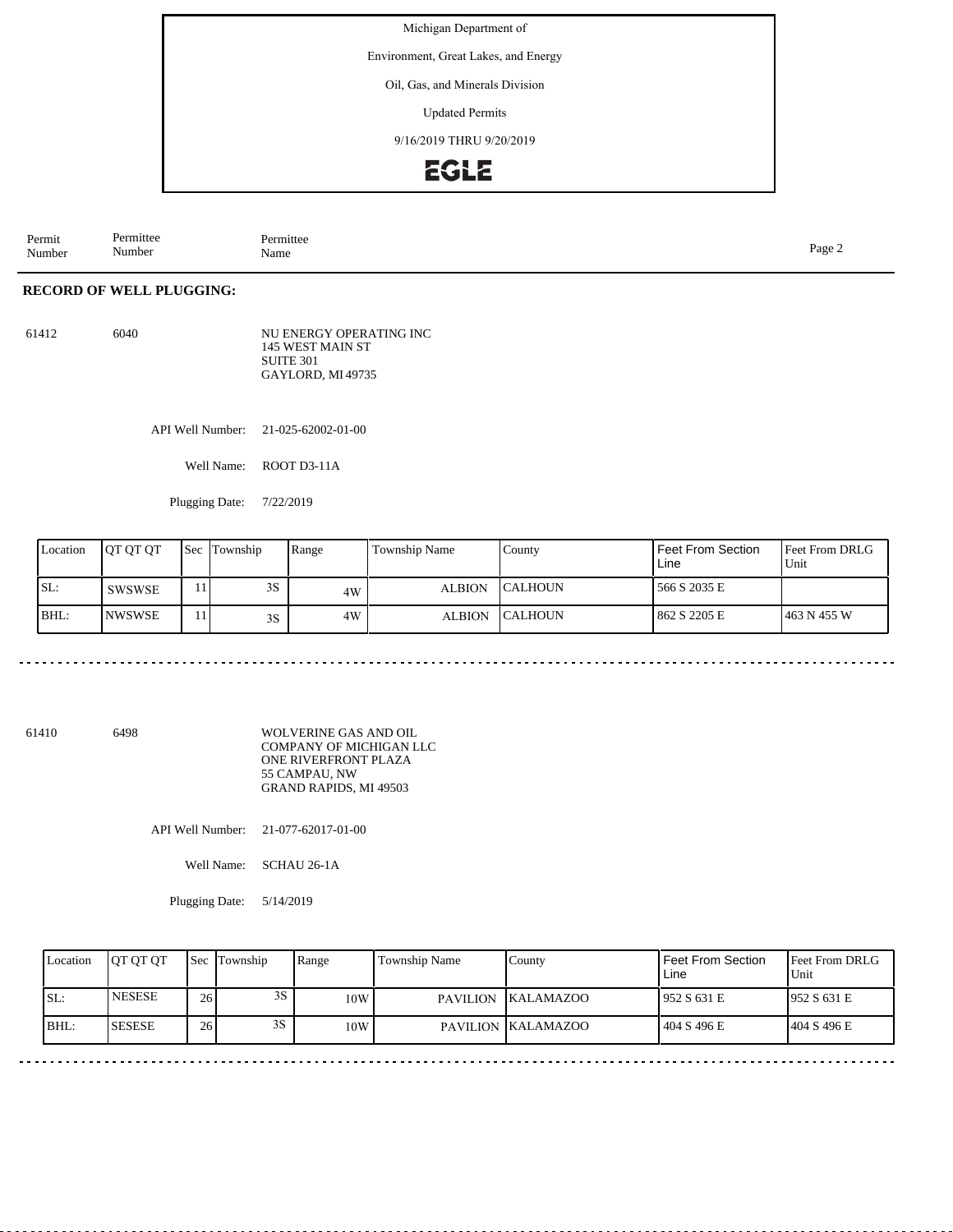Environment, Great Lakes, and Energy

Oil, Gas, and Minerals Division

Updated Permits

9/16/2019 THRU 9/20/2019

**EGLE** 

| Permit<br>Number | Permittee<br>Number | Permittee<br>Page 3<br>Name                                                                   |                           |  |  |  |  |
|------------------|---------------------|-----------------------------------------------------------------------------------------------|---------------------------|--|--|--|--|
| 47924            | 7772                | <b>LAMBDA ENERGY RESOURCES LLC</b><br>12012 Wickchester<br>Suite 300<br>Houston, TX 77055 USA |                           |  |  |  |  |
|                  | API Well Number:    | 21-099-36206-01-00                                                                            |                           |  |  |  |  |
|                  | Well Name:          | OAK RIDGE GOLF ET AL-STATE<br>LENOX 1-36A                                                     | True Vertical Depth: 2769 |  |  |  |  |
|                  | Plugging Date:      | 8/30/2019                                                                                     |                           |  |  |  |  |

| Location | <b>OT OT OT</b> | 'Sec | Township  | Range | Township Name | County         | Feet From Section<br>Line | <b>Feet From DRLG</b><br>Unit |
|----------|-----------------|------|-----------|-------|---------------|----------------|---------------------------|-------------------------------|
| ISL:     | <b>INESWNE</b>  |      | $36$ $4N$ | 14E   | <b>LENOX</b>  | <b>IMACOMB</b> | 1023 S 810 W              |                               |
| BHL:     | <b>INWSWNE</b>  |      | $36$ $4N$ | 14E   | <b>LENOX</b>  | <b>IMACOMB</b> | 1100 S 334 W              | 1540 N 334 W                  |

<u>. . . . . . . . . . .</u>

38578 7772

LAMBDA ENERGY RESOURCES LLC 12012 Wickchester Suite 300 Houston, TX 77055 USA

API Well Number: 21-099-38578-00-00

Well Name: STATE OAK RIDGE GOLF ET AL 5 -36

Plugging Date: 8/26/2019

| Location | <b>OT OT OT</b> | Sec | Township           | Range | Township Name | Countv        | <b>Feet From Section</b><br>Line | Feet From DRLG<br>Unit |
|----------|-----------------|-----|--------------------|-------|---------------|---------------|----------------------------------|------------------------|
| SL:      | <b>SWNENE</b>   |     | $36$ <sub>4N</sub> | 14E   | LENOX         | <b>MACOMB</b> | 1025 N 1027 E                    | 330 S 330 W            |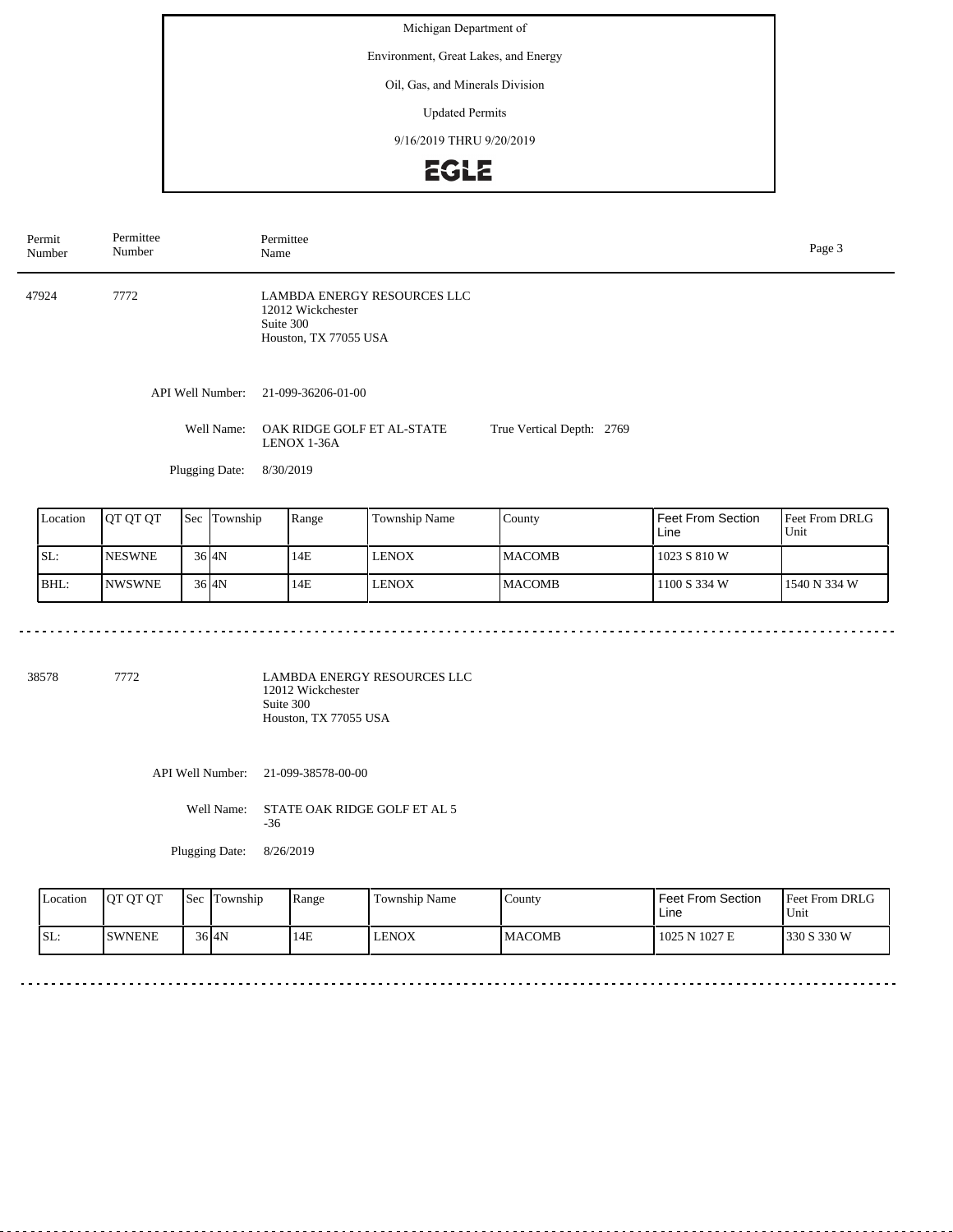Environment, Great Lakes, and Energy

Oil, Gas, and Minerals Division

Updated Permits

9/16/2019 THRU 9/20/2019

**EGLE** 

| Permit<br>Number | Permittee<br>Number | Permittee<br>Name                                                                       |                           | Page 4 |
|------------------|---------------------|-----------------------------------------------------------------------------------------|---------------------------|--------|
| 55782            | 5280                | JORDAN DEVELOPMENT COMPANY<br>LLC .<br>1503 GARFIELD RD NORTH<br>TRAVERSE CITY, MI49696 |                           |        |
|                  | API Well Number:    | 21-101-55782-01-00                                                                      |                           |        |
|                  | Well Name:          | <b>STATE SPRINGDALE &amp;</b><br>O'DRISCOLL 16-16 HD2                                   | True Vertical Depth: 5007 |        |
|                  | Plugging Date:      | 8/2/2019                                                                                |                           |        |

| Location | <b>IOT OT OT</b> | 'Sec | Township  | Range | Township Name     | County           | Feet From Section<br>Line | Feet From DRLG<br>Unit |
|----------|------------------|------|-----------|-------|-------------------|------------------|---------------------------|------------------------|
| ISL:     | ISWSESE          |      | 16   24 N | 14W   | I SPRINGDALE.     | <b>IMANISTEE</b> | 600 S 1240 E              |                        |
| BHL:     | <b>INESWSW</b>   |      | 15 I24N   | 14W   | <b>SPRINGDALE</b> | <b>IMANISTEE</b> | 1033 S 825 W              | 1033 S 501 E           |

56171 5280

JORDAN DEVELOPMENT COMPANY LLC 1503 GARFIELD RD NORTH TRAVERSE CITY, MI49696

API Well Number: 21-101-56171-00-00

Well Name: STATE SPRINGDALE & HEALY LAKE 5-15 HD True Vertical Depth: 4995

Plugging Date: 7/31/2019

| Location | <b>JOT OT OT</b> | Sec Township      | Range | Township Name     | County           | Feet From Section<br>Line | <b>Feet From DRLG</b><br>Unit |
|----------|------------------|-------------------|-------|-------------------|------------------|---------------------------|-------------------------------|
| SL:      | ISWSWNW          | 15 I24N           | 14W   | <b>SPRINGDALE</b> | <b>IMANISTEE</b> | 2300 N 130 W              |                               |
| BHL:     | <b>SENESW</b>    | 10 <sub>24N</sub> | 14W   | <b>SPRINGDALE</b> | <b>MANISTEE</b>  | 1917 S 2075 W             | 1569 N 565 E                  |

<u>. . . . . . . . .</u>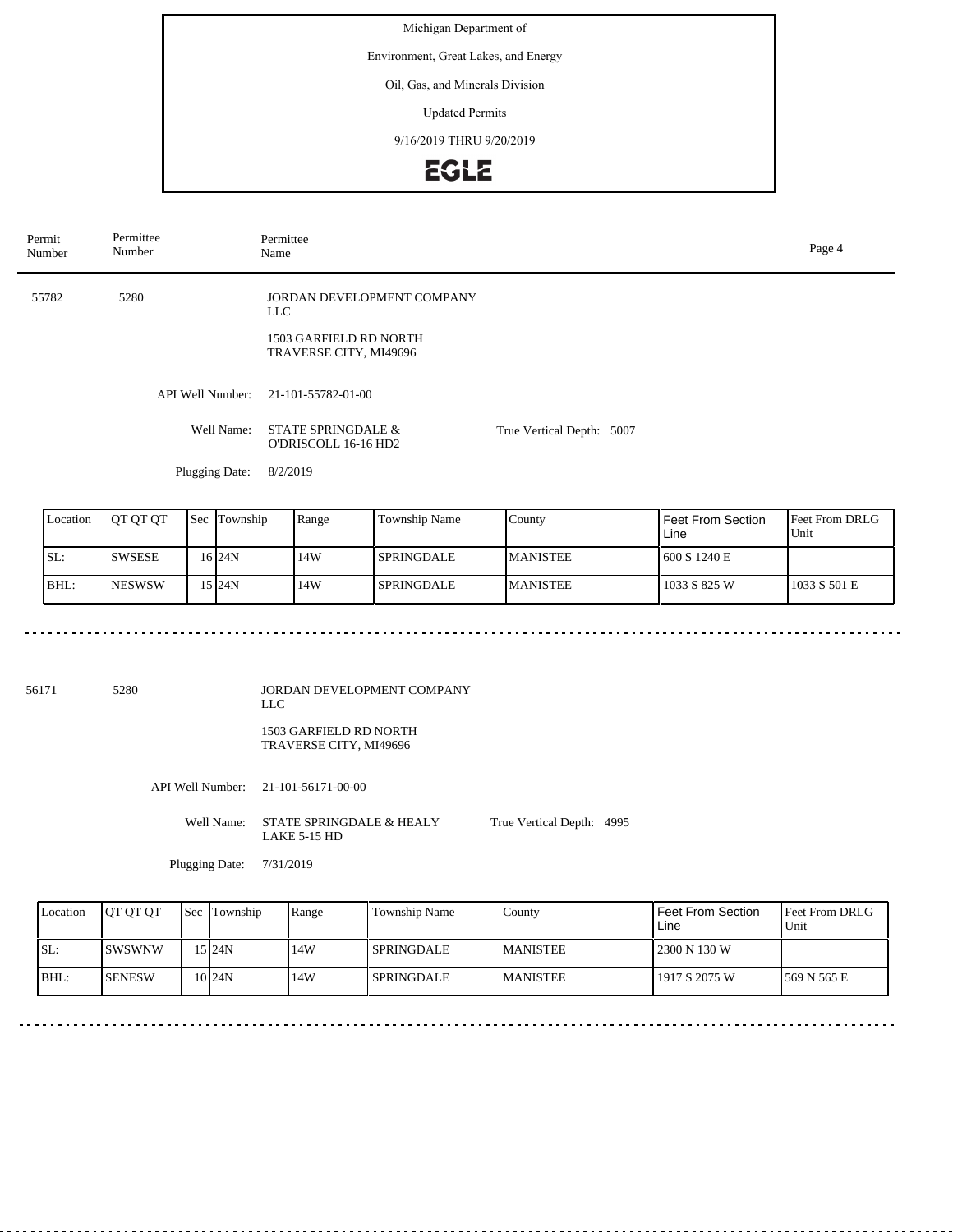Environment, Great Lakes, and Energy

Oil, Gas, and Minerals Division

Updated Permits

9/16/2019 THRU 9/20/2019

**EGLE** 

| Permit<br>Number | Permittee<br>Number | Permittee<br>Name                                                                     |                           | Page 5 |
|------------------|---------------------|---------------------------------------------------------------------------------------|---------------------------|--------|
| 56830            | 5280                | JORDAN DEVELOPMENT COMPANY<br>LLC<br>1503 GARFIELD RD NORTH<br>TRAVERSE CITY, MI49696 |                           |        |
|                  | API Well Number:    | 21-101-56830-00-00                                                                    |                           |        |
|                  | Well Name:          | STATE SPRINGDALE & CSX 2-22<br>HD1                                                    | True Vertical Depth: 5071 |        |
|                  | Plugging Date:      | 7/22/2019                                                                             |                           |        |
|                  |                     |                                                                                       |                           |        |

| Location | <b>IOT OT OT</b> | <b>Sec Township</b> | Range | Township Name | County           | l Feet From Section<br>Line | <b>IFeet From DRLG</b><br>Unit |
|----------|------------------|---------------------|-------|---------------|------------------|-----------------------------|--------------------------------|
| SL:      | <b>INWNWNE</b>   | 22 <sub>124N</sub>  | 14W   | l SPRINGDALE  | <b>IMANISTEE</b> | 473 N 2499 E                |                                |
| BHL:     | INWNWNW          | 23 24N              | 14W   | l SPRINGDALE  | <b>IMANISTEE</b> | 473 N 332 W                 | 1473 N 2312 E                  |

56931 5280

JORDAN DEVELOPMENT COMPANY LLC

1503 GARFIELD RD NORTH TRAVERSE CITY, MI49696

API Well Number: 21-101-56931-00-00

Well Name: STATE SPRINGDALE 7-22 HD

True Vertical Depth: 5125

 $\sim$   $\sim$   $\sim$   $\sim$ 

Plugging Date: 7/9/2019

. . . . . . . . . . . .

| Location | <b>IOT OT OT</b> | <b>Sec</b> Township | Range | Township Name | County          | Feet From Section<br>Line | <b>Feet From DRLG</b><br>Unit |
|----------|------------------|---------------------|-------|---------------|-----------------|---------------------------|-------------------------------|
| ISL:     | ISWSWNE          | 22 <sub>124N</sub>  | 14W   | l SPRINGDALE  | <b>MANISTEE</b> | 2029 N 2487 E             |                               |
| IBHL:    | <b>INESWNW</b>   | 23 <sub>124N</sub>  | 14W   | l SPRINGDALE  | <b>MANISTEE</b> | 1805 N 1248 W             | 491 N 1397 E                  |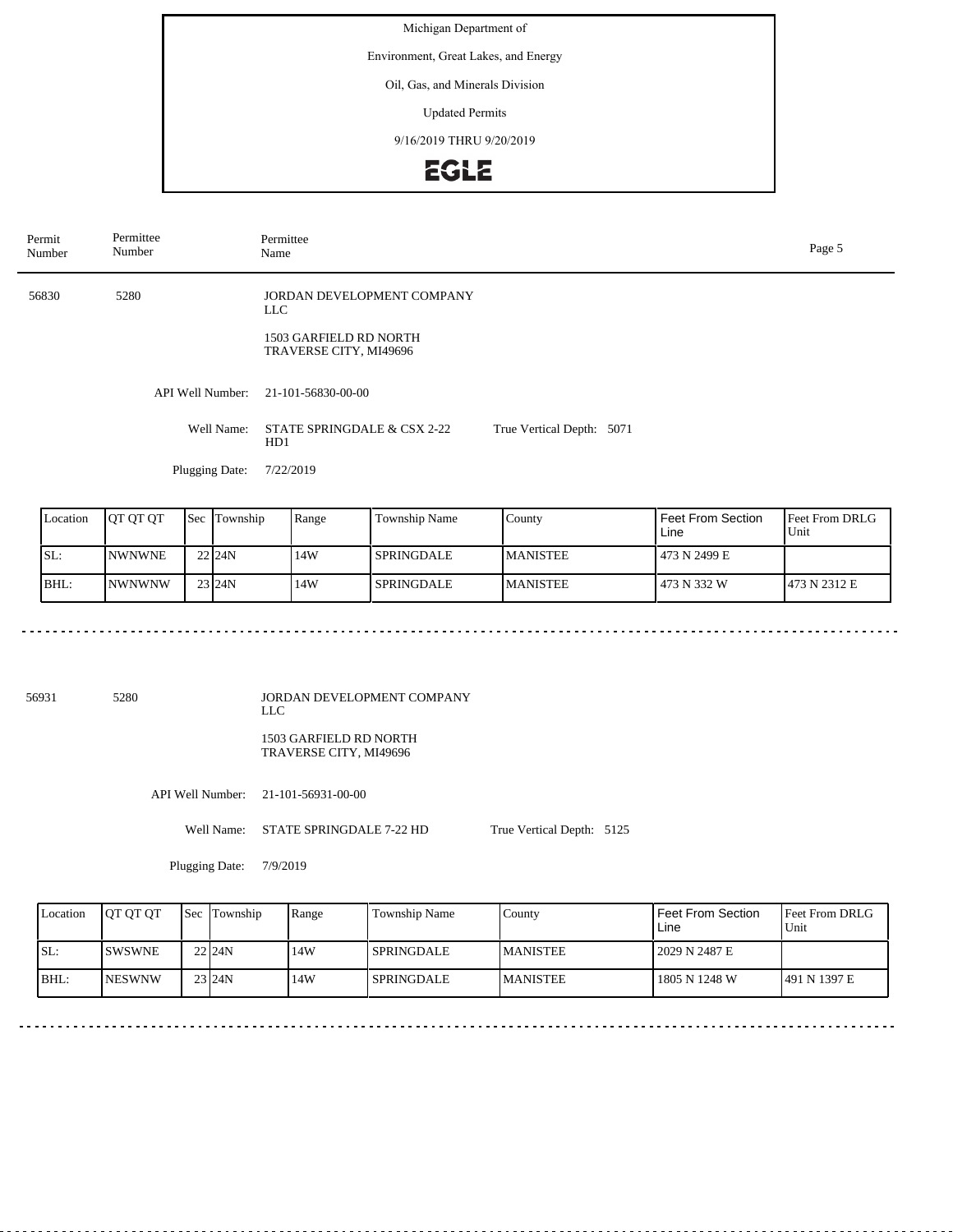Environment, Great Lakes, and Energy

Oil, Gas, and Minerals Division

Updated Permits

9/16/2019 THRU 9/20/2019



| Permit<br>Number | Permittee<br>Number | Permittee<br>Name                                                 | Page 6 |
|------------------|---------------------|-------------------------------------------------------------------|--------|
| 49921            | 25                  | DELTA OIL CO INC<br>125 WINDSOR DR STE 101<br>OAK BROOK, IL 60523 |        |
|                  |                     | API Well Number: 21-119-49921-00-00                               |        |
|                  | Well Name:          | <b>STATE VIENNA A2-36</b>                                         |        |
|                  | Plugging Date:      | 9/28/2018                                                         |        |

| Location | <b>OT OT OT</b> | <b>Sec</b> | l'I'ownship         | Range | Township Name | County             | l Feet From Section.<br>Line | <b>Feet From DRLG</b><br>Unit |
|----------|-----------------|------------|---------------------|-------|---------------|--------------------|------------------------------|-------------------------------|
| SL:      | <b>NENENW</b>   |            | 36 <sub>131</sub> N | ТE    | <b>VIENNA</b> | <b>MONTMORENCY</b> | 570 N 150 E                  | 570 N 150 E                   |

50871 25

DELTA OIL CO INC

125 WINDSOR DR STE 101 OAK BROOK, IL 60523

API Well Number: 21-119-50871-00-00

Well Name: SNOOK 8-15

Plugging Date: 7/11/2019

. . . . . . . . .

| Location | <b>OT OT OT</b> | 'Sec | Township  | Range | Township Name | County             | <b>Feet From Section</b><br>Line | <b>Feet From DRLG</b><br>Unit |
|----------|-----------------|------|-----------|-------|---------------|--------------------|----------------------------------|-------------------------------|
| SL:      | <b>NWSENE</b>   |      | 15 I 31 N | ШE    | <b>VIENNA</b> | <b>MONTMORENCY</b> | 828 S 974 E                      | 1828 S 338 W                  |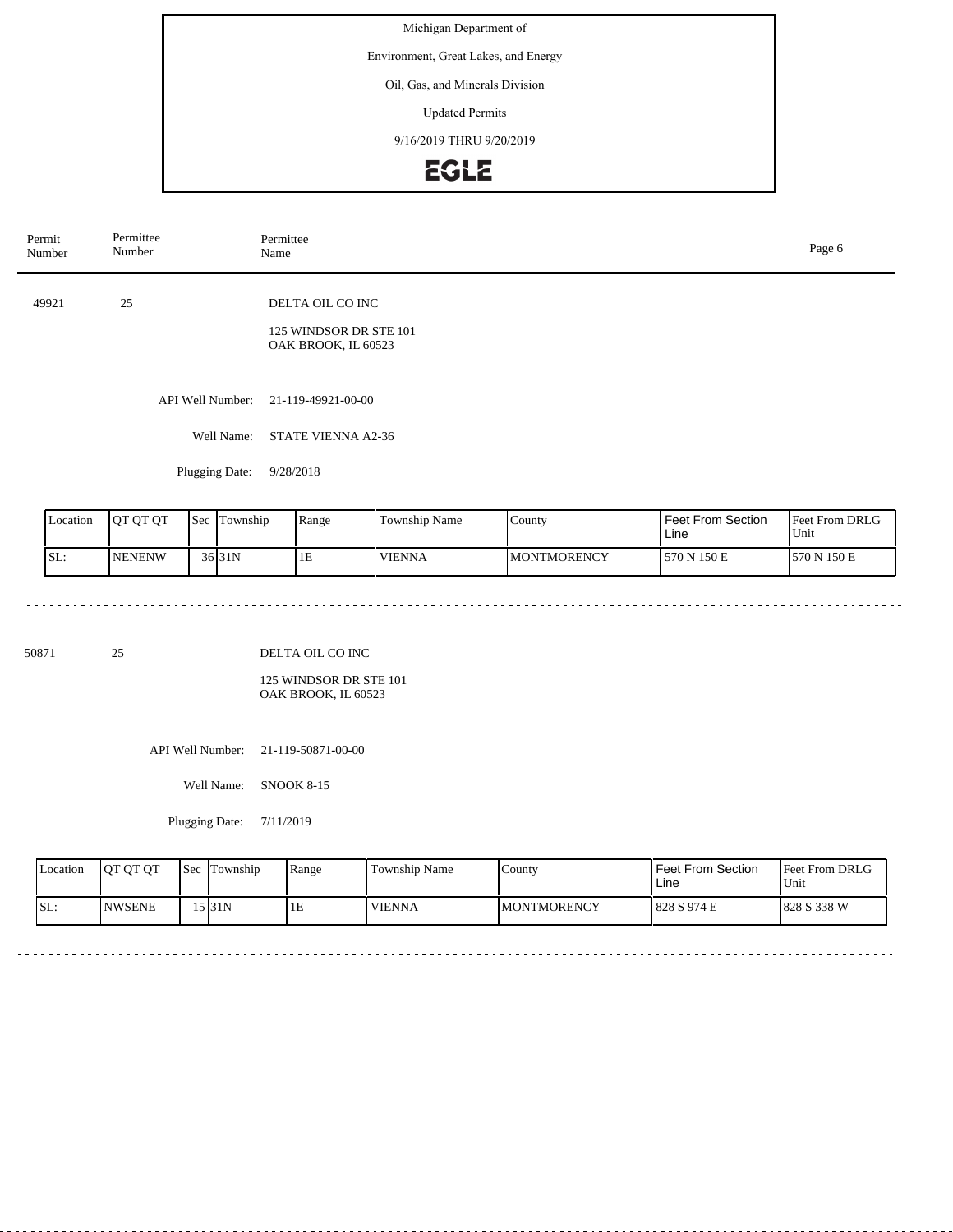Environment, Great Lakes, and Energy

Oil, Gas, and Minerals Division

Updated Permits

9/16/2019 THRU 9/20/2019



| Permit<br>Number | Permittee<br>Number | Permittee<br>Page 7<br>Name                                       |  |  |  |  |
|------------------|---------------------|-------------------------------------------------------------------|--|--|--|--|
| 50873            | 25                  | DELTA OIL CO INC<br>125 WINDSOR DR STE 101<br>OAK BROOK, IL 60523 |  |  |  |  |
|                  | Well Name:          | API Well Number: 21-119-50873-00-00<br>CRALL C4-10                |  |  |  |  |
|                  | Plugging Date:      | 7/9/2019                                                          |  |  |  |  |

| Location | <b>OT QT QT</b> | Sec | l'I`ownship        | Range | Township Name | County              | l Feet From Section<br>Line | <b>Feet From DRLG</b><br>Unit |
|----------|-----------------|-----|--------------------|-------|---------------|---------------------|-----------------------------|-------------------------------|
| SL:      | <b>INWNESE</b>  |     | 10 <sub>31</sub> N | 1E    | <b>VIENNA</b> | <b>IMONTMORENCY</b> | 1651 N 766 E                | 1651 N 548 W                  |

52509 25

DELTA OIL CO INC

125 WINDSOR DR STE 101 OAK BROOK, IL 60523

API Well Number: 21-119-52509-00-00

Well Name: O.K. BET B3-10

Plugging Date: 7/3/2019

| Location | <b>OT OT OT</b> | <b>Sec Township</b> | Range | Township Name | County              | <b>Feet From Section</b><br>Line | <b>Feet From DRLG</b><br>Unit |
|----------|-----------------|---------------------|-------|---------------|---------------------|----------------------------------|-------------------------------|
| ISL:     | <b>INESWNE</b>  | 10 <sub>31N</sub>   | 1E    | <b>VIENNA</b> | <b>IMONTMORENCY</b> | 1145 S 853 W                     | 1145 S 464 E                  |

 $\sim$   $\sim$   $\sim$   $\sim$ 

 $\sim$   $\sim$   $\sim$   $\sim$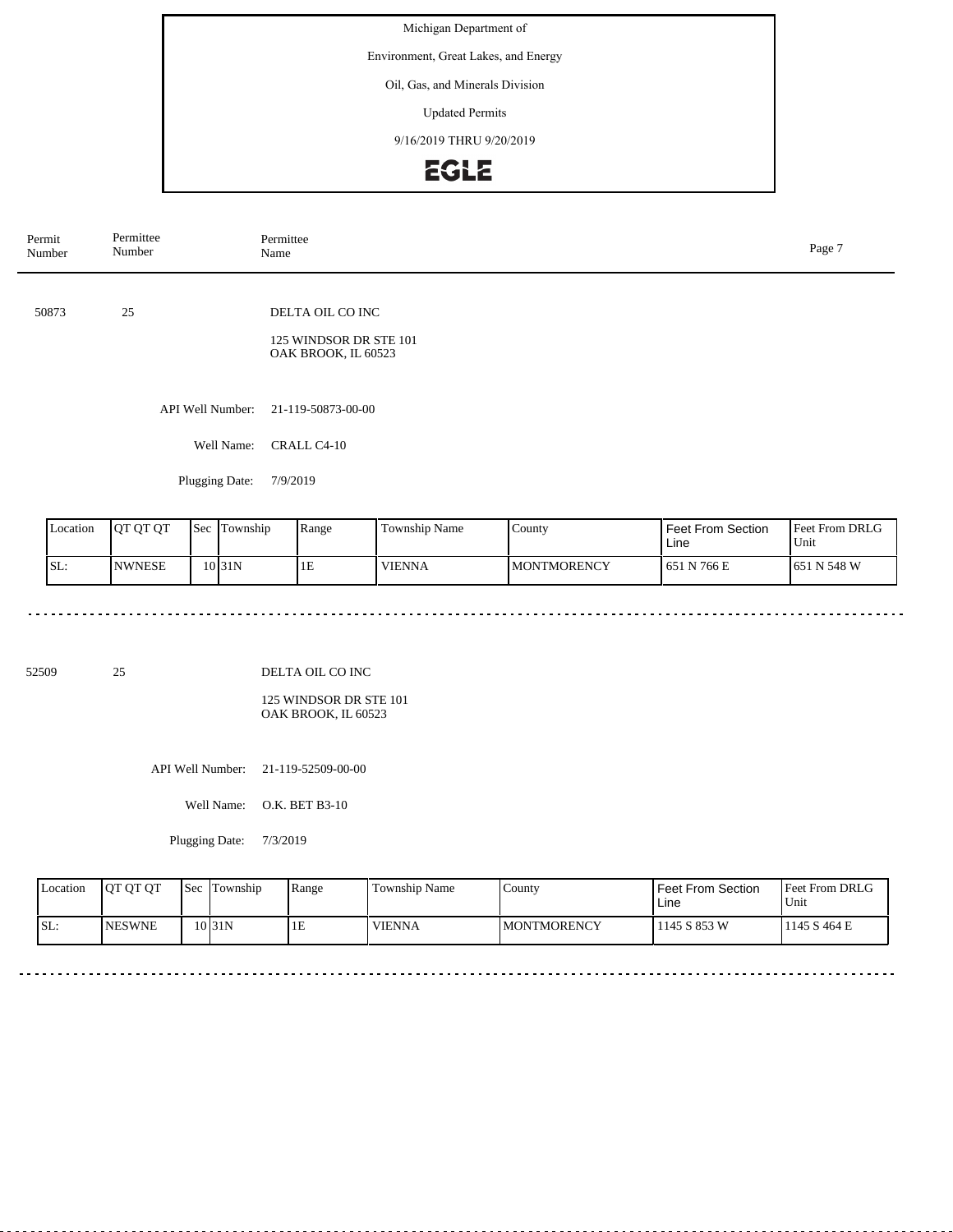Environment, Great Lakes, and Energy

Oil, Gas, and Minerals Division

Updated Permits

9/16/2019 THRU 9/20/2019



| Permit<br>Number | Permittee<br>Number | Permittee<br>Page 8<br>Name                   |  |  |  |  |  |
|------------------|---------------------|-----------------------------------------------|--|--|--|--|--|
| 52510            | 25                  | DELTA OIL CO INC                              |  |  |  |  |  |
|                  |                     | 125 WINDSOR DR STE 101<br>OAK BROOK, IL 60523 |  |  |  |  |  |
|                  |                     |                                               |  |  |  |  |  |
|                  |                     | API Well Number: 21-119-52510-00-00           |  |  |  |  |  |
|                  | Well Name:          | O.K. BET A4-3                                 |  |  |  |  |  |
|                  | Plugging Date:      | 6/26/2019                                     |  |  |  |  |  |

Feet From DRLG Unit 335 N 778 E 335 N 778 E Feet From Section Line County **MONTMORENCY** Location QT QT QT Sec Township Range Township Name SL: NWNENE Sec Township 3 31N 1E VIENNA

52632 25

DELTA OIL CO INC

125 WINDSOR DR STE 101 OAK BROOK, IL 60523

API Well Number: 21-119-52632-00-00

Well Name: O.K. BET D3-3

Plugging Date: 6/27/2019

| <b>L</b> ocation | OT OT OT      | 'Sec | Township | Range | Township Name | . County            | <b>Feet From Section</b><br>Line | Feet From DRLG<br>'Unit |
|------------------|---------------|------|----------|-------|---------------|---------------------|----------------------------------|-------------------------|
| ISL:             | <b>SWSWSE</b> |      | 3 3 1 N  | 1E    | <b>VIENNA</b> | <b>IMONTMORENCY</b> | 330 S 601 W                      | 330 S 601 W             |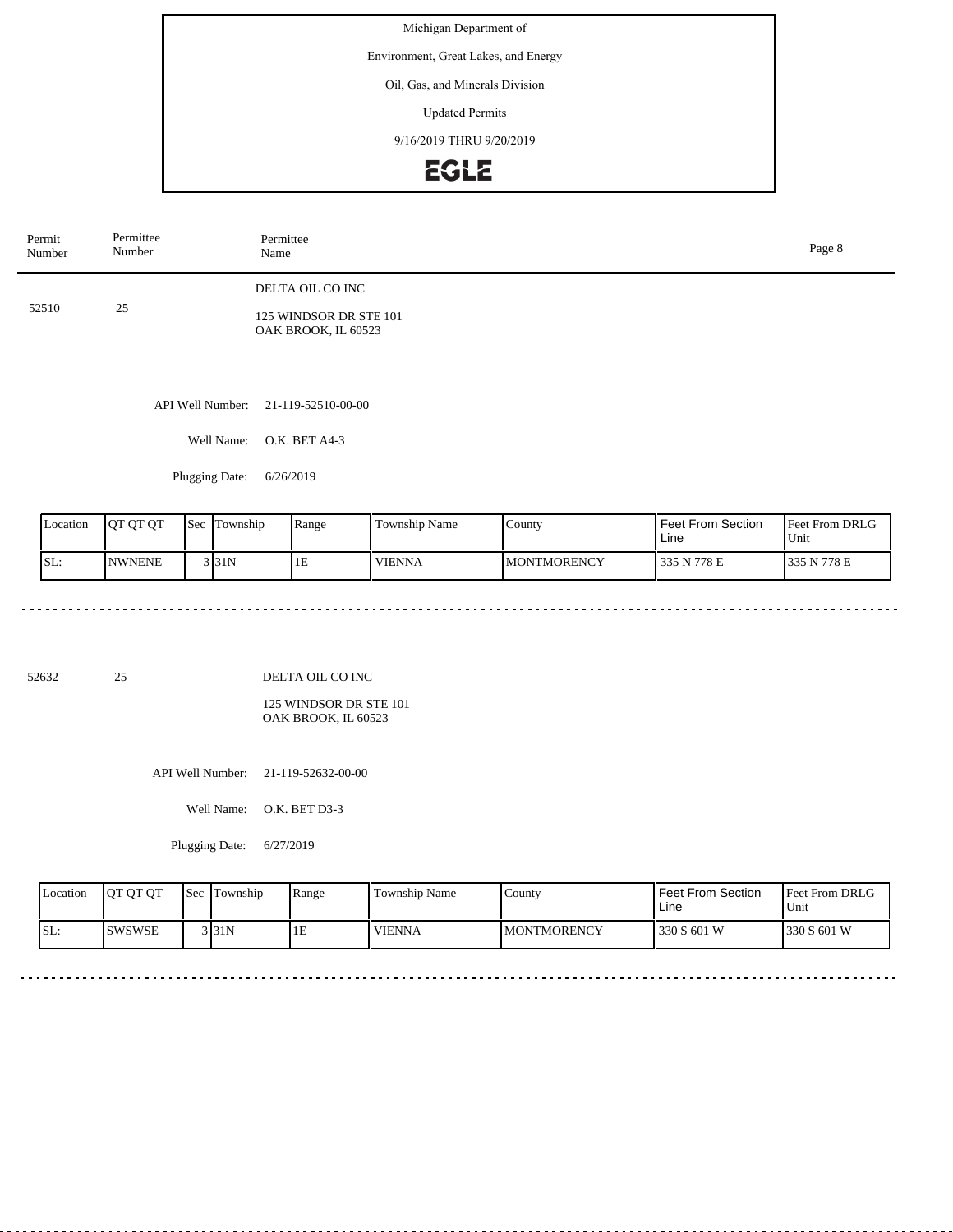Environment, Great Lakes, and Energy

Oil, Gas, and Minerals Division

Updated Permits

9/16/2019 THRU 9/20/2019



Permit Number Permittee<br>Name Page 9<br>Name

## **TRANSFER OF OWNERSHIP:**

Permittee Number

TABLE FOLLOWS THIS PAGE